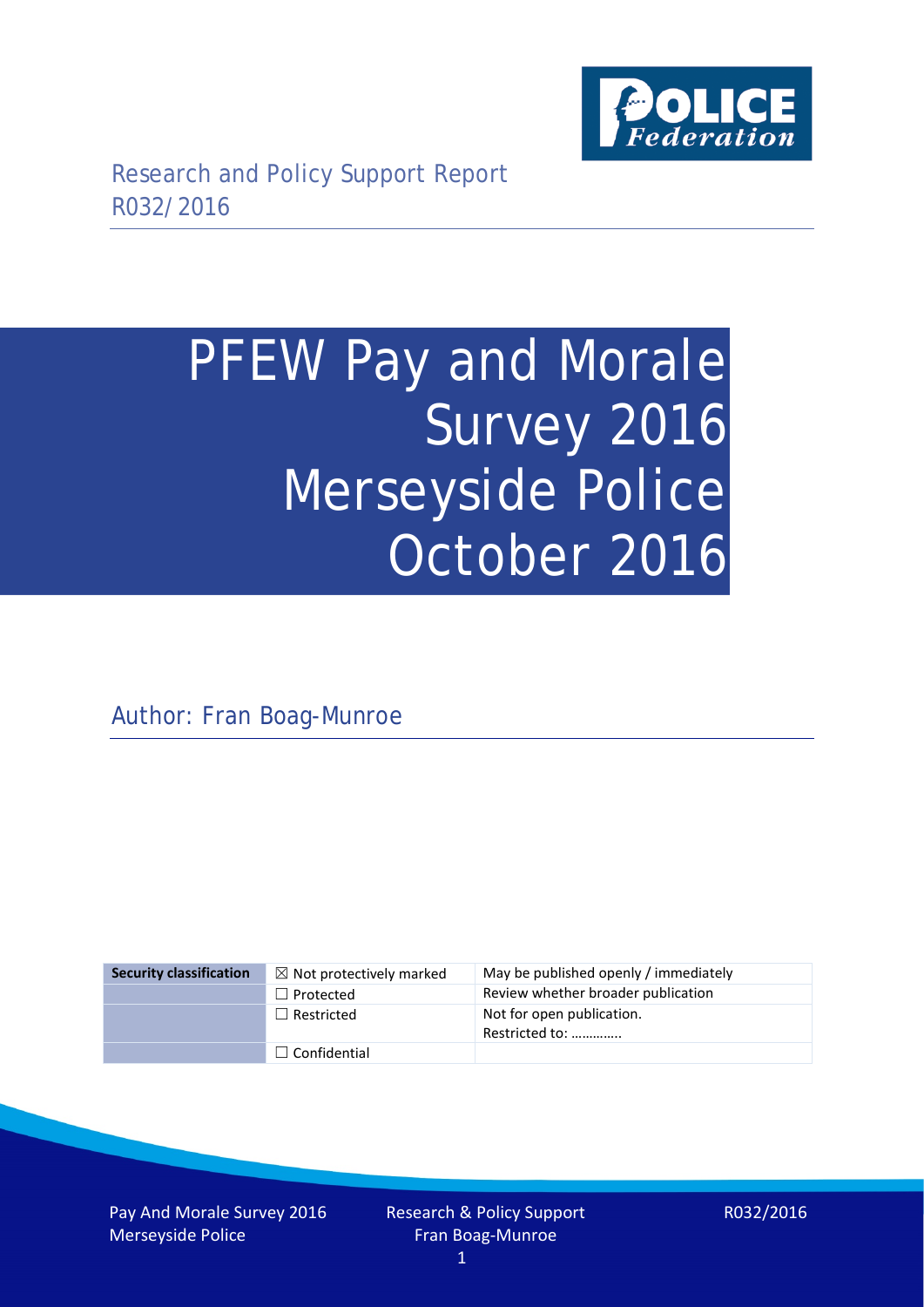### **INTRODUCTION**

This note provides a summary of responses to the PFEW Pay and Morale Survey received from respondents from Merseyside Police in 2016.

Where appropriate, details of average responses for the police service as a whole are also presented, as well as a ranking of Merseyside Police compared to other forces. Where rankings are provided, a ranking of 1 represents the force with the highest percentage of respondents expressing a particular attitude or intention, and a ranking of 42 represents the force with the lowest percentage of respondents expressing a particular attitude or intention<sup>[1](#page-1-0)</sup>. One force was excluded from this ranking because the sample size was considered too low to be representative of the force as a whole (<200 responses). Please be aware that the actual differences between individual rank positions may be quite small and, if used, should be interpreted cautiously.

Graphical summaries are also presented which compare the proportion of respondents expressing a particular attitude or intention in each force to the average for the service as a whole. These graphical summaries indicate either 1) that a force has the same proportion of respondents expressing a particular attitude as the national average or lower; 2) that the force has a higher proportion of respondents expressing a particular attitude than the national average; or 3) that the proportion of respondents expressing a particular attitude in a force is 10% or more higher than the national average.

## **RESPONSE RATE AND RESPONDENTS**

1554 responses were received from Merseyside Police, representing a response rate of around 44% (based on March 2016 Home Office figures of officer headcount). The national response rate for the 2016 survey was 35%. Last year's response rate for Merseyside Police was 23%. Please bear this in mind when making comparisons with last year's findings.

Overall 2% of respondents to the survey declined to state which force they belonged to. The responses from these officers have been included within the national data but are excluded from force-level analysis.

77.7% of responses from Merseyside Police were received from male officers and 22.3% of responses were from female officers. 75.5% of respondents were Constables, 16.8% were Sergeants and 7.7% were Inspectors or Chief Inspectors.

<span id="page-1-0"></span> $1$  Rankings have been determined at two decimal places.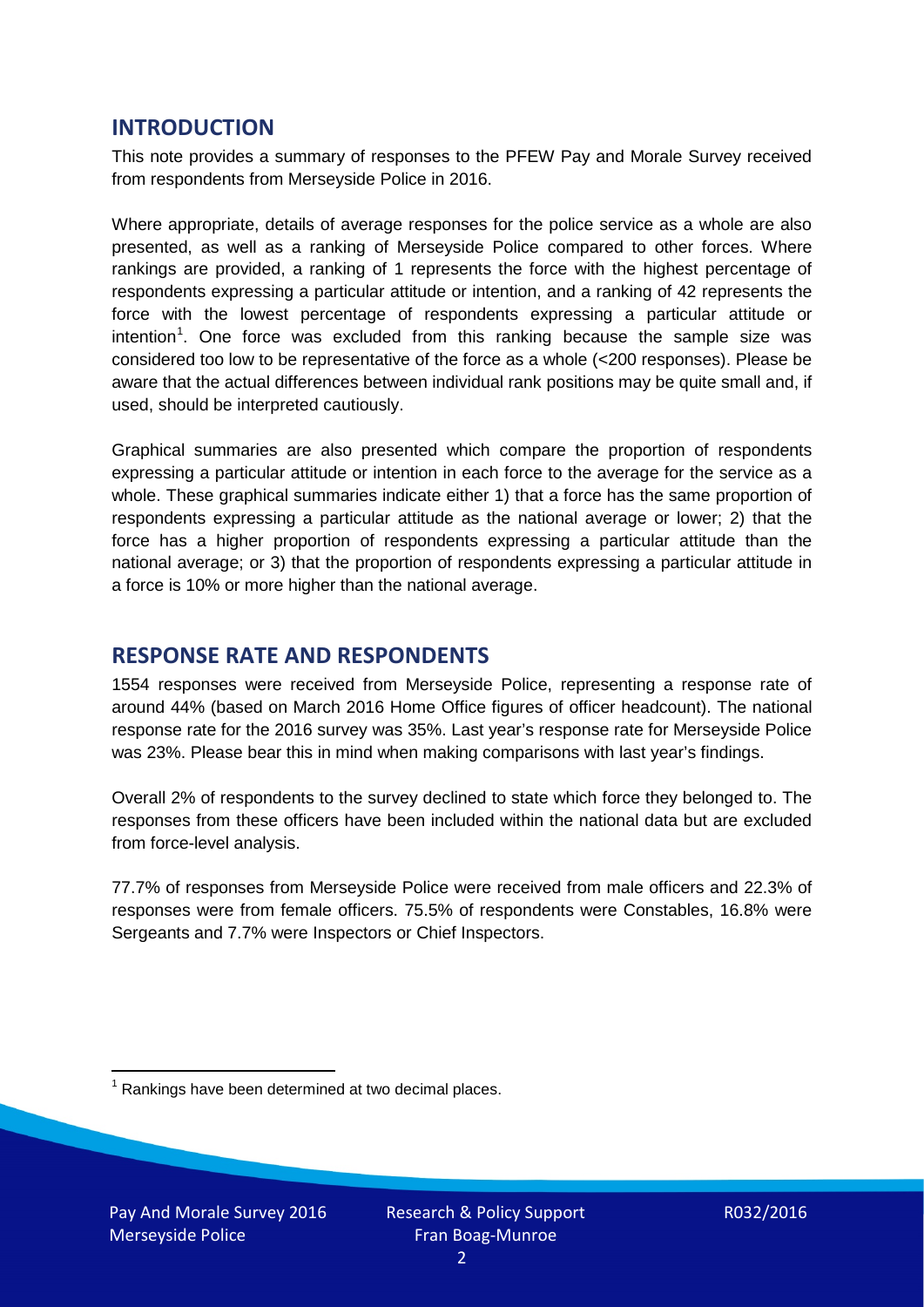## **MORALE**

52.8% of respondents from Merseyside Police told us that their morale is currently low.

Nationally, the proportion of respondents reporting low personal morale ranges from 72.0% at the top ranking force to 41.9% at the bottom ranking force. In terms of the proportion of respondents with low morale, Merseyside Police ranks 22 out of 42, meaning that, compared to Merseyside Police, there are 20 forces with a smaller proportion of respondents reporting low morale.

84.0% of respondents from Merseyside Police felt that morale within the force is currently low.

Across England and Wales as a whole, the proportion of respondents reporting low force morale ranges from 98.8% at the top ranking force to 74.1% at the bottom ranking force. In terms of the proportion of respondents reporting low force morale, Merseyside Police ranks 29 out of 42 forces, meaning that there are 13 forces with a smaller proportion of respondents who feel that morale within their force is low.

Comparison of 2016 and 2015 figures for morale in Merseyside Police are provided in the table below.

|                     | 2016  | 2015  |
|---------------------|-------|-------|
| Low personal morale | 52.8% | 69.6% |
| Low force morale    | 84.0% | 89.8% |

The proportion of respondents in the police service as a whole who said that their morale is low was 55.9%; this compares to 70.1% of respondents to the PFEW Pay and Morale survey in 2016; the proportion of respondents reporting low morale in 2016 was significant smaller than in [2](#page-2-0)015 $^2$ .

The proportion of respondents in the service as a whole who said that morale in their force was low was 89.5%; in 2015, this proportion was 94.6%. Again the difference between 2016 and 2015 was statistically significant<sup>[3](#page-2-1)</sup>.

<span id="page-2-0"></span> $2$ <sup>2</sup> Z= 40.1, p < 0.001

<span id="page-2-1"></span> $3$  Z=25.2, p < 0.001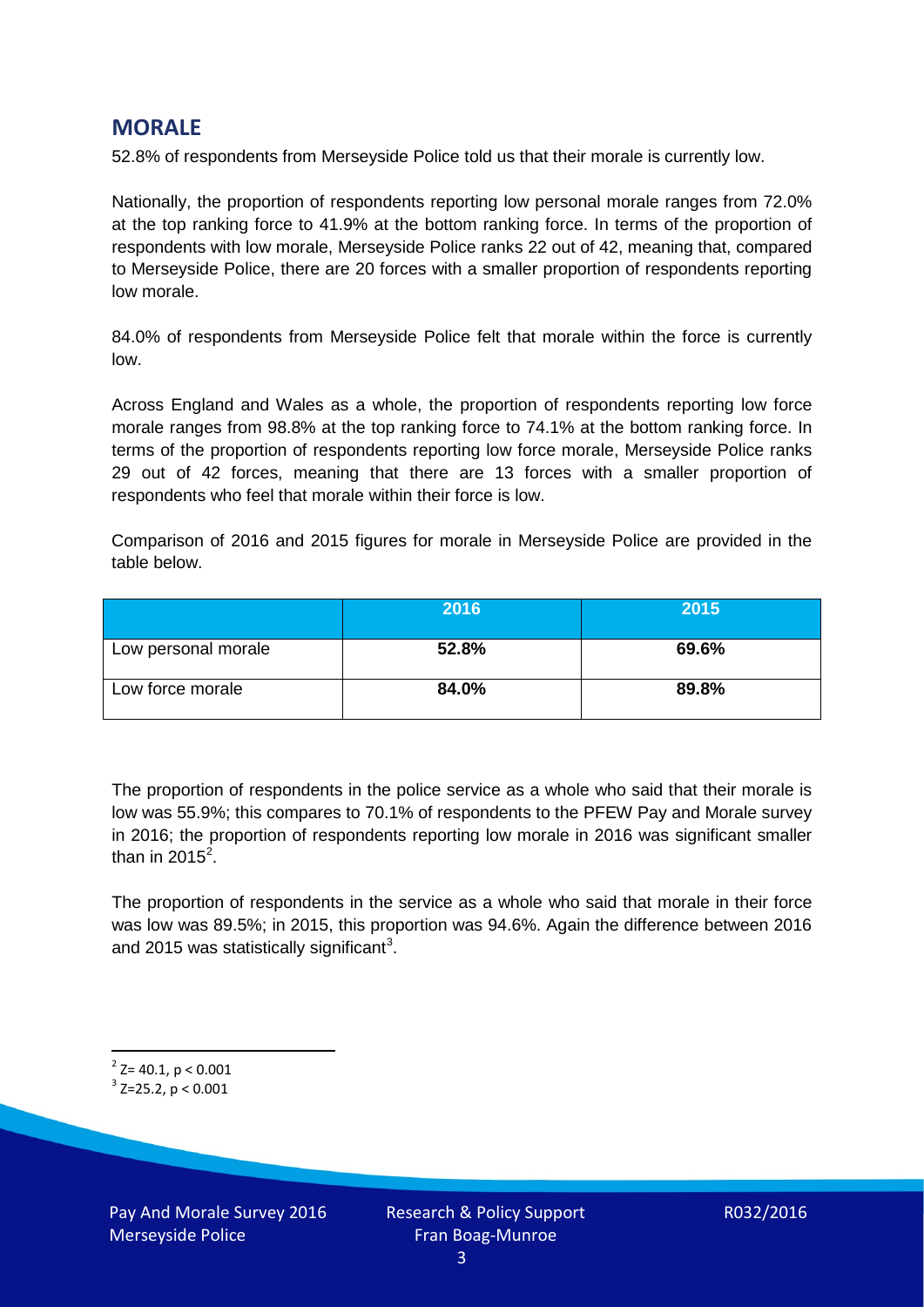*Proportion of respondents reporting low personal morale compared to national average in 2016*



#### *REASONS FOR LOW MORALE*

The survey asked respondents about the factors that had a positive or negative effect on their morale, the table below shows the proportion of respondents in Merseyside Police who said a particular factor has had a negative effect upon their morale compared to the national average.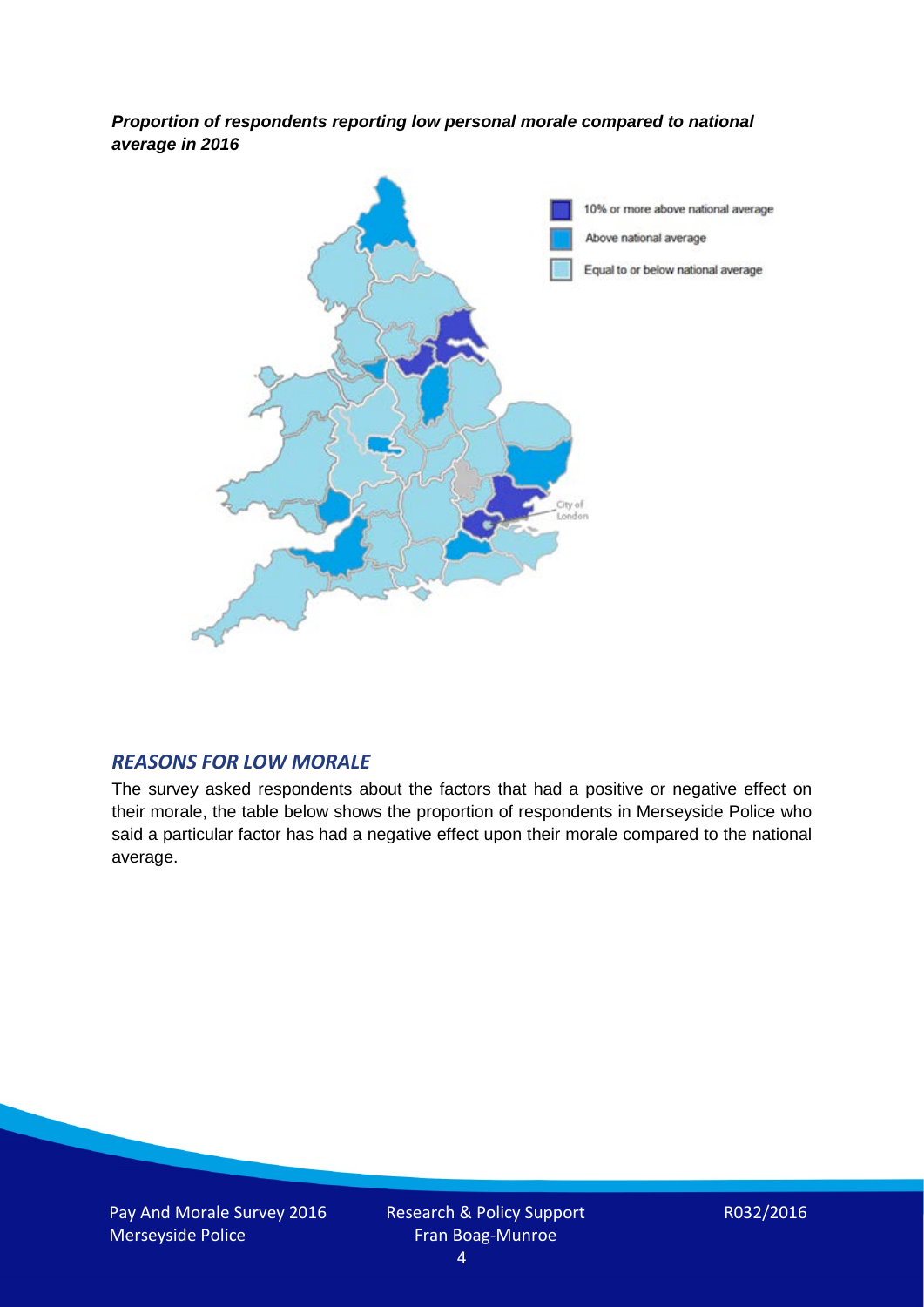| <b>Factor</b>                                  | <b>Negative effect on morale</b><br>(Merseyside Police) | <b>Negative effect on morale</b><br>(England and Wales) |
|------------------------------------------------|---------------------------------------------------------|---------------------------------------------------------|
| Pay and benefits (including<br>pension)        | 72.8%                                                   | 70.9%                                                   |
| Day-to-day job role                            | 38.9%                                                   | 39.9%                                                   |
| Workload and responsibilities                  | 48.7%                                                   | 52.4%                                                   |
| Work-life balance                              | 58.6%                                                   | 58.2%                                                   |
| Opportunities for<br>development and promotion | 45.7%                                                   | 49.9%                                                   |
| Health and wellbeing                           | 54.8%                                                   | 54.3%                                                   |
| How the police as a whole<br>are treated       | 84.2%                                                   | 84.2%                                                   |
| Treatment by senior<br>managers                | 31.3%                                                   | 42.1%                                                   |

# **ATTITUDES TOWARDS THE POLICE**

69.3% of respondents from Merseyside Police said that they would not recommend joining the police to others.

Nationally, the proportion of respondents who said that they would not recommend joining the police to others ranges from 78.6% in the top ranking force to 55.4% in the bottom ranking force. Compared to the other forces in England and Wales, Merseyside Police ranks 21 out of 42; there are therefore 21 forces with a smaller proportion of respondents who say that they would not recommend joining the police to others.

60.4% of respondents from Merseyside Police said that they did not feel valued within the police.

The proportion of respondents who did not feel valued ranges from 79.2% in the top ranking force to 53.1% in the bottom ranking force. In terms of the proportion of respondents who did not feel valued within the police, Merseyside Police ranks 31 out of 42; there are 11 forces with a smaller proportion of respondents who did not feel valued.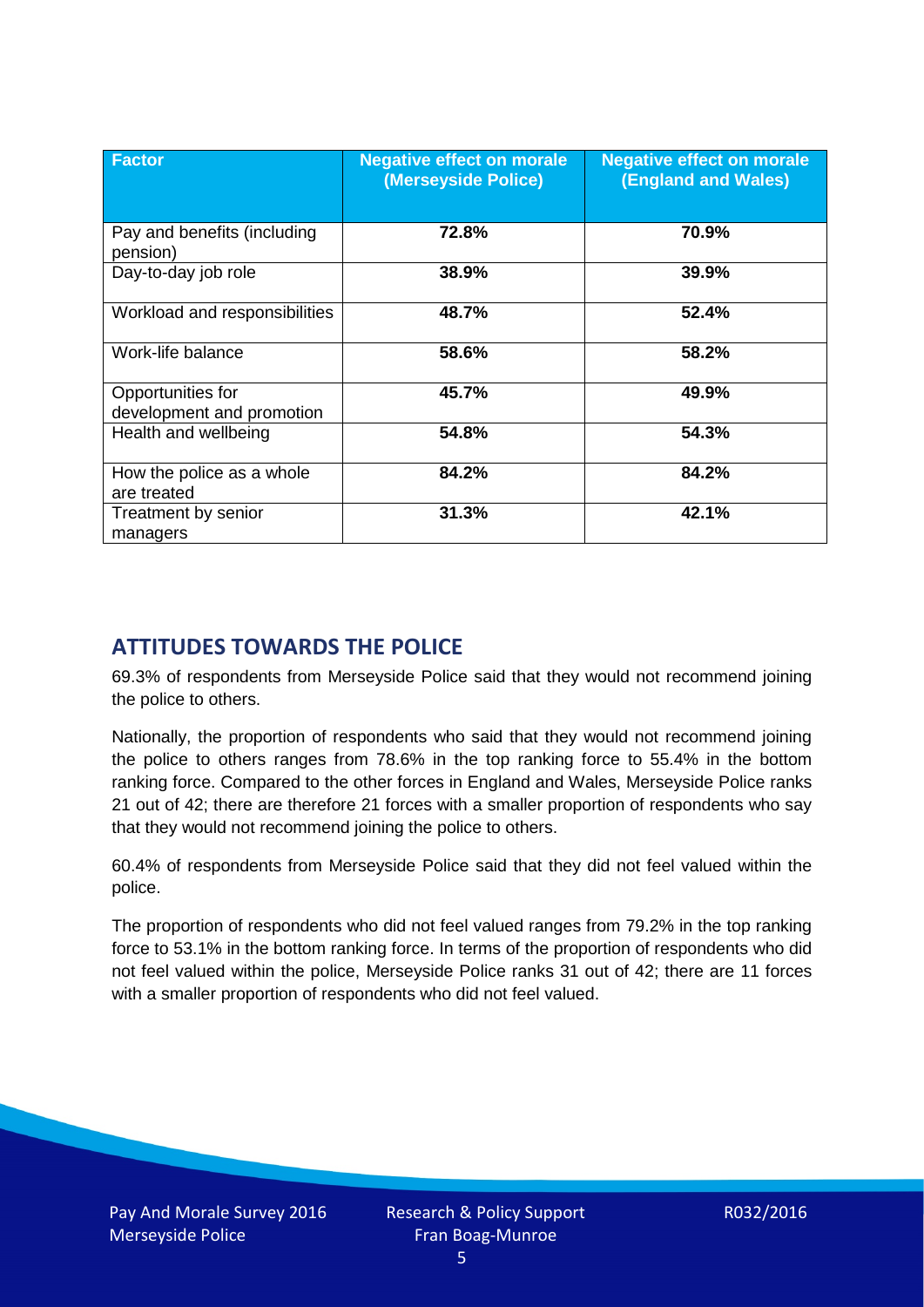|                                                           | 2016  | 2015  |
|-----------------------------------------------------------|-------|-------|
| would<br>not<br>recommend joining<br>the police to others | 69.3% | 76.1% |
| I do not feel valued<br>in the police                     | 60.4% | 70.1% |

For the service as a whole, the proportion of respondents in 2016 who said that they would not recommend joining the police to others was 69.9%. In 2015, 76.3% of respondents said that they would not recommend joining the police. The difference between 2016 and 2015 is statistically significant<sup>[4](#page-5-0)</sup>.

Across the police service as a whole, 67.3% of respondents said that they did not feel valued; compared to 74.7% of respondents in last year's survey. A significantly smaller proportion of respondents did not feel valued this year compared to 201[5](#page-5-1)<sup>5</sup>.

#### *Proportion of respondents who would not recommend the police to others compared to national average in 2016*



<span id="page-5-1"></span><span id="page-5-0"></span> $4$  Z = 19.6, p < 0.001  $5 z = 22.1, p < 0.001$ 

Pay And Morale Survey 2016 Merseyside Police

Research & Policy Support Fran Boag-Munroe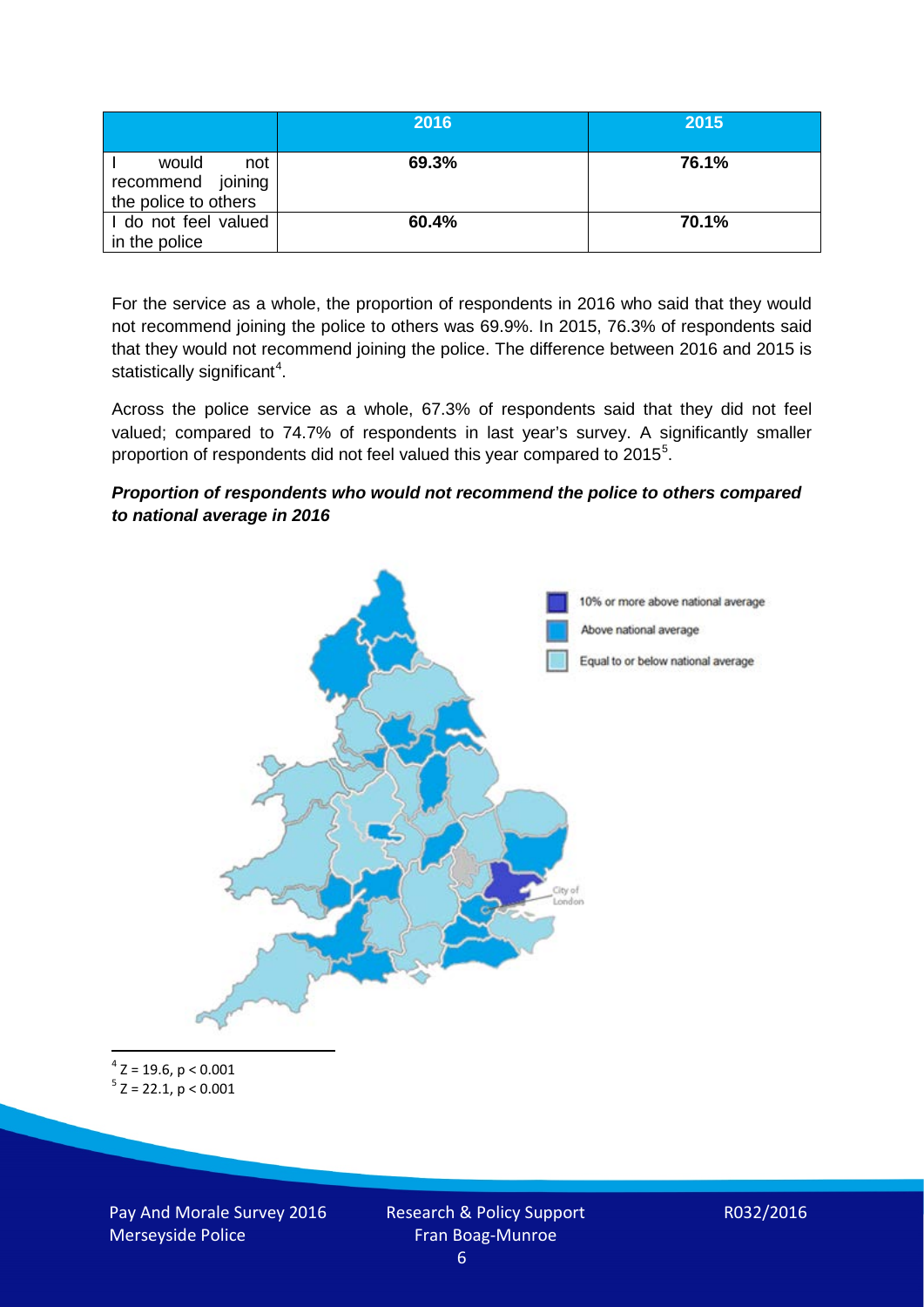## **INTENTION TO LEAVE**

9.3% of respondents from Merseyside Police told us that they intend to leave the police service within two years. A further 21.1% of respondents said that they currently do not know what their intentions are with regards to staying in or leaving the police.

The proportion of respondents who planned to leave the police ranged from 21.5% at the top ranking force to 4.5% at the bottom ranking force. In terms of the proportion of respondents intending to leave, Merseyside Police ranks 26 out of 42 forces, meaning that there are 16 forces with a smaller proportion of respondents intending to leave within two years.

Comparison of 2016 and 2015 figures for intention to leave in Merseyside Police are provided in the table below.

|                                                | 2016 | 2015  |
|------------------------------------------------|------|-------|
| Intend to leave the police<br>within two years | 9.3% | 14.4% |

For the service as a whole, 11.8% of respondents planned to leave the police service within two years; in 2015, 15.6% of respondents said that they intended to leave within two years. A significantly smaller proportion of respondents intended to leave the police service in 2015 compared to 201[6](#page-6-0)<sup>6</sup>.

<span id="page-6-0"></span> $6$  Z = 15.2, p < 0.001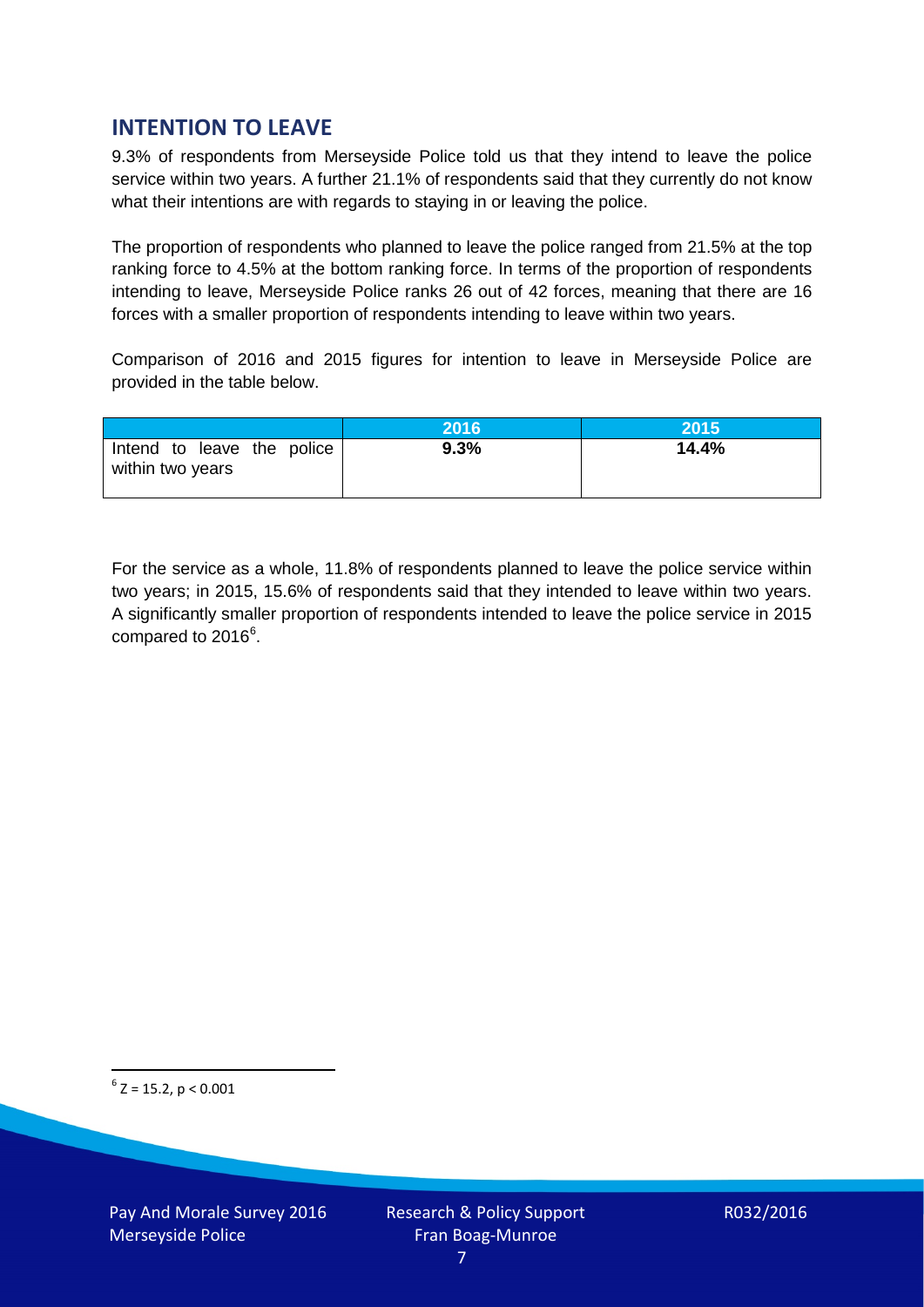*Proportion of respondents intending to leave the police within two years compared to national average in 2016*



#### *REASONS FOR INTENDING TO LEAVE THE POLICE SERVICE*

Respondents who had said they intended to leave were asked to indicate the reasons behind this intention. The table below shows the proportion of respondents in Merseyside Police who said that a particular factor has had a major effect on their intention to leave, compared to the national average.

Please be aware that respondents were able to choose more than one option therefore the figures provide below will not add up to 100%.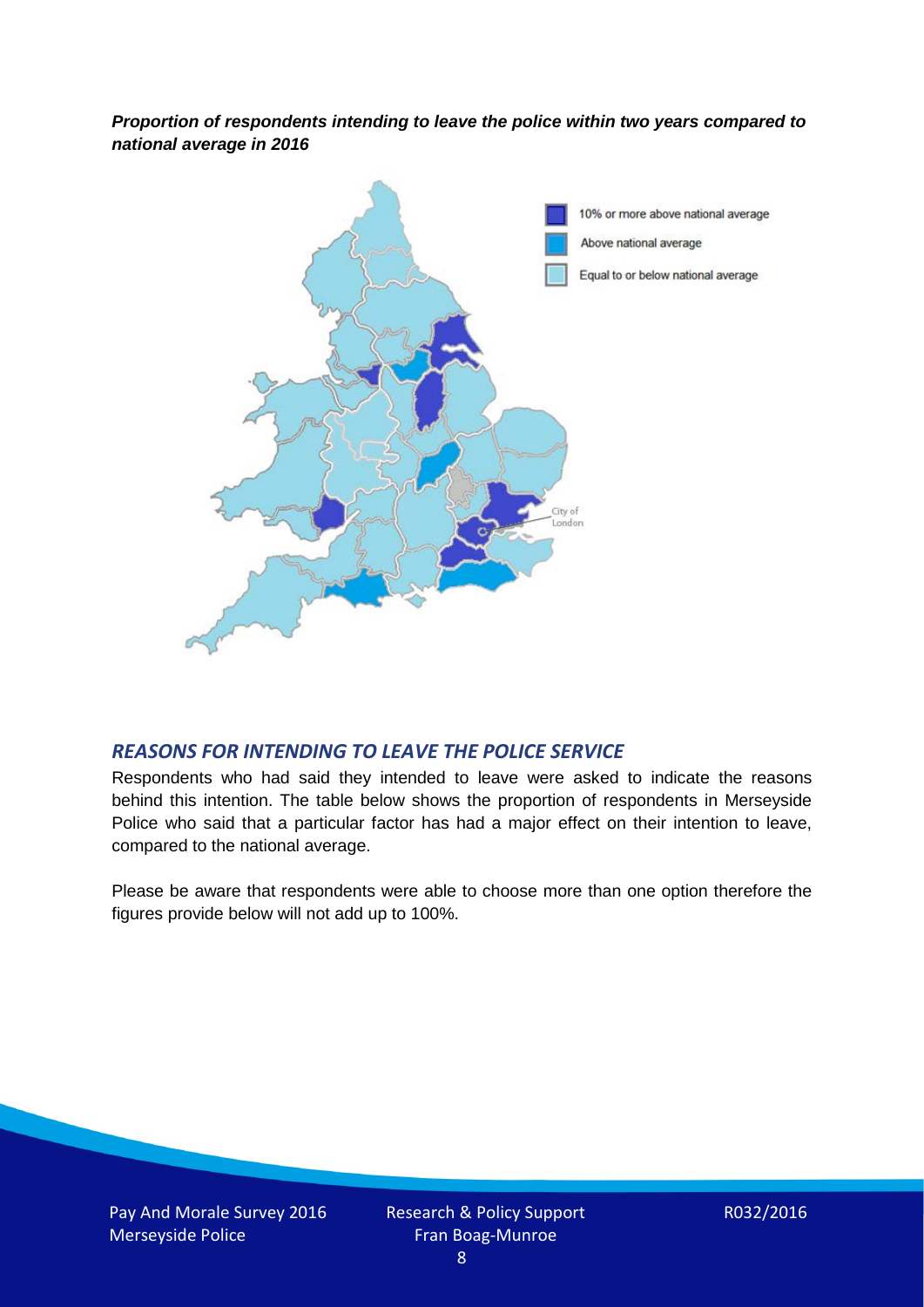| <b>Factor</b>                                          | <b>Major effect on intention to</b><br><b>leave (Merseyside Police)</b> | <b>Major effect on intention to</b><br><b>leave (England and Wales)</b> |
|--------------------------------------------------------|-------------------------------------------------------------------------|-------------------------------------------------------------------------|
| The impact of your job on<br>your family/personal life | 69.2%                                                                   | 57.2%                                                                   |
| Your morale                                            | 75.2%                                                                   | 81.7%                                                                   |
| Your opportunities for<br>development and promotion    | 41.5%                                                                   | 49.1%                                                                   |
| Your pay and benefits                                  | 61.2%                                                                   | 67.6%                                                                   |
| Better job opportunities<br>outside of the Police      | 46.2%                                                                   | 59.2%                                                                   |
| The impact of the job on your<br>health and wellbeing  | 66.2%                                                                   | 69.4%                                                                   |
| Dissatisfaction with your day-<br>to-day job role      | 50.4%                                                                   | 43.6%                                                                   |
| Your workload and<br>responsibilities                  | 44.2%                                                                   | 41.8%                                                                   |
| How the police was a whole<br>are treated              | 76.0%                                                                   | 77.6%                                                                   |
| Your treatment by senior<br>managers                   | 36.4%                                                                   | 43.7%                                                                   |

## **PAY AND BENEFITS**

72.7% of respondents from Merseyside Police told us that they do not feel that they are paid fairly for the responsibilities they have within their job.

Across England and Wales, the proportion of respondents who feel that they are not paid fairly for their responsibilities ranges from 80.8% at the top ranking force to 63.0% at the bottom ranking force. Merseyside Police ranks 21 out of 42 forces; there are 21 forces with a smaller proportion of respondents who say that they are not fairly paid for the responsibilities within their job.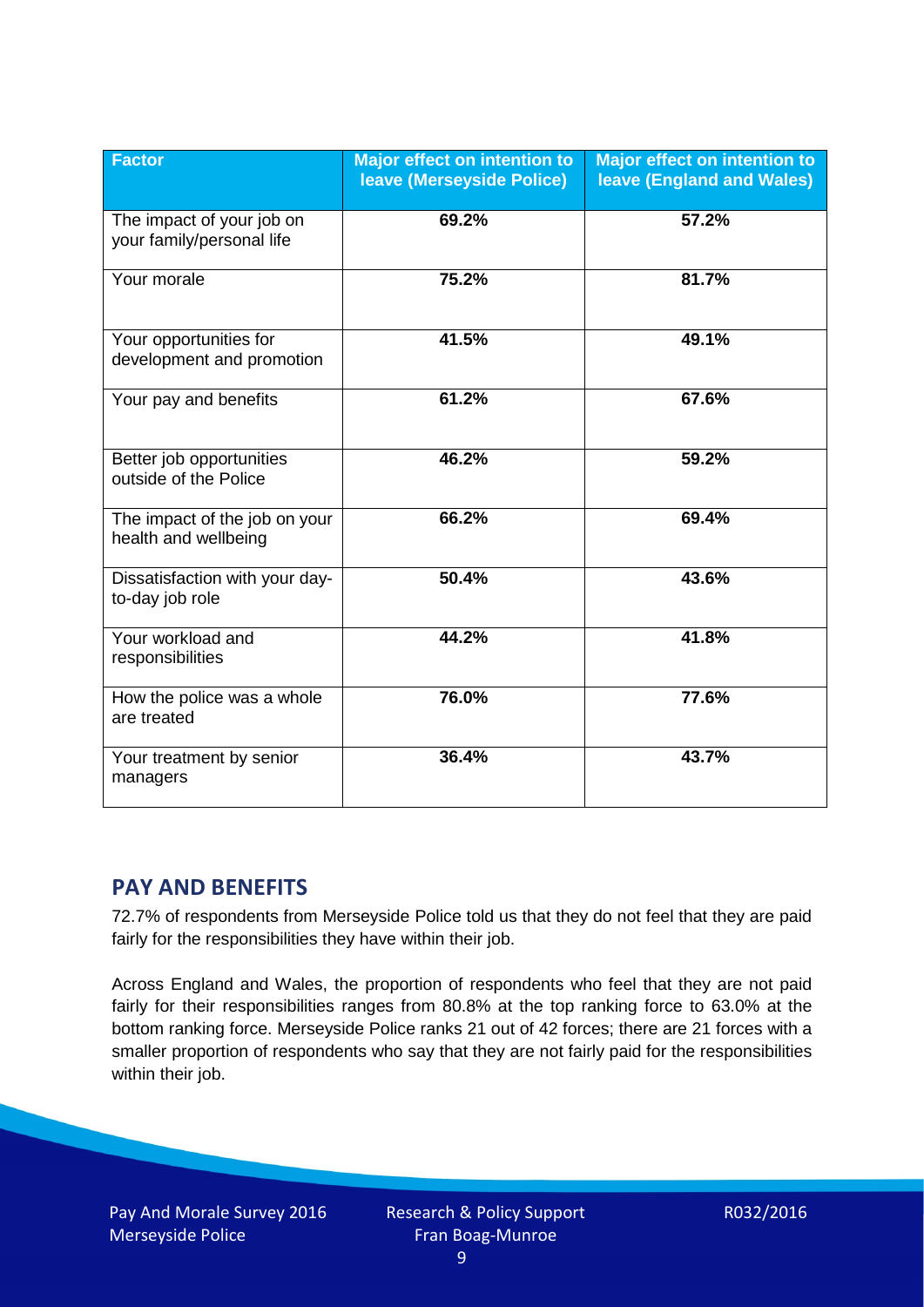68.8% of respondents from Merseyside Police said that they are dissatisfied with their overall remuneration (including basic pay and allowances) and 69.8% said that they are dissatisfied with their pensions.

Nationally, The proportion of respondents who are dissatisfied with their overall remuneration ranges from 74.2% at the top ranking force to 50.9% at the bottom ranking force. In terms of respondents reporting dissatisfaction with their remuneration, Merseyside Police ranks 7 out of 42 forces, meaning that there are 35 forces with a smaller proportion of respondents who are dissatisfied with their remuneration.

Pension dissatisfaction ranges from 71.5% at the top ranking force to 55.5% at the bottom ranking force. Merseyside Police ranks 6 out of 42 forces for this indicator; therefore there are 36 forces with a smaller proportion of respondents who are dissatisfied with their pension.

|                                                                         | 2016  | 2015  |
|-------------------------------------------------------------------------|-------|-------|
| Do not feel fairly paid for the<br>responsibilities within their<br>job | 72.7% | 69.3% |
| Dissatisfied with total<br>remuneration                                 | 68.8% | 62.7% |
| Dissatisfied with pension                                               | 69.8% | 70.7% |

Nationally, 74.4% of respondents said that they were not paid fairly for the responsibilities they have within their job; this proportion was 70.3% in 2015. A significantly larger proportion of respondents said that they were not paid fairly for their responsibilities this year compared to last year<sup>[7](#page-9-0)</sup>.

The proportion of respondents across the police service as a whole who were dissatisfied with their remuneration was 66.7%; this compares to 62.7% in 2015. The difference between

<span id="page-9-0"></span> $7$  Z=12.5, p < 0.001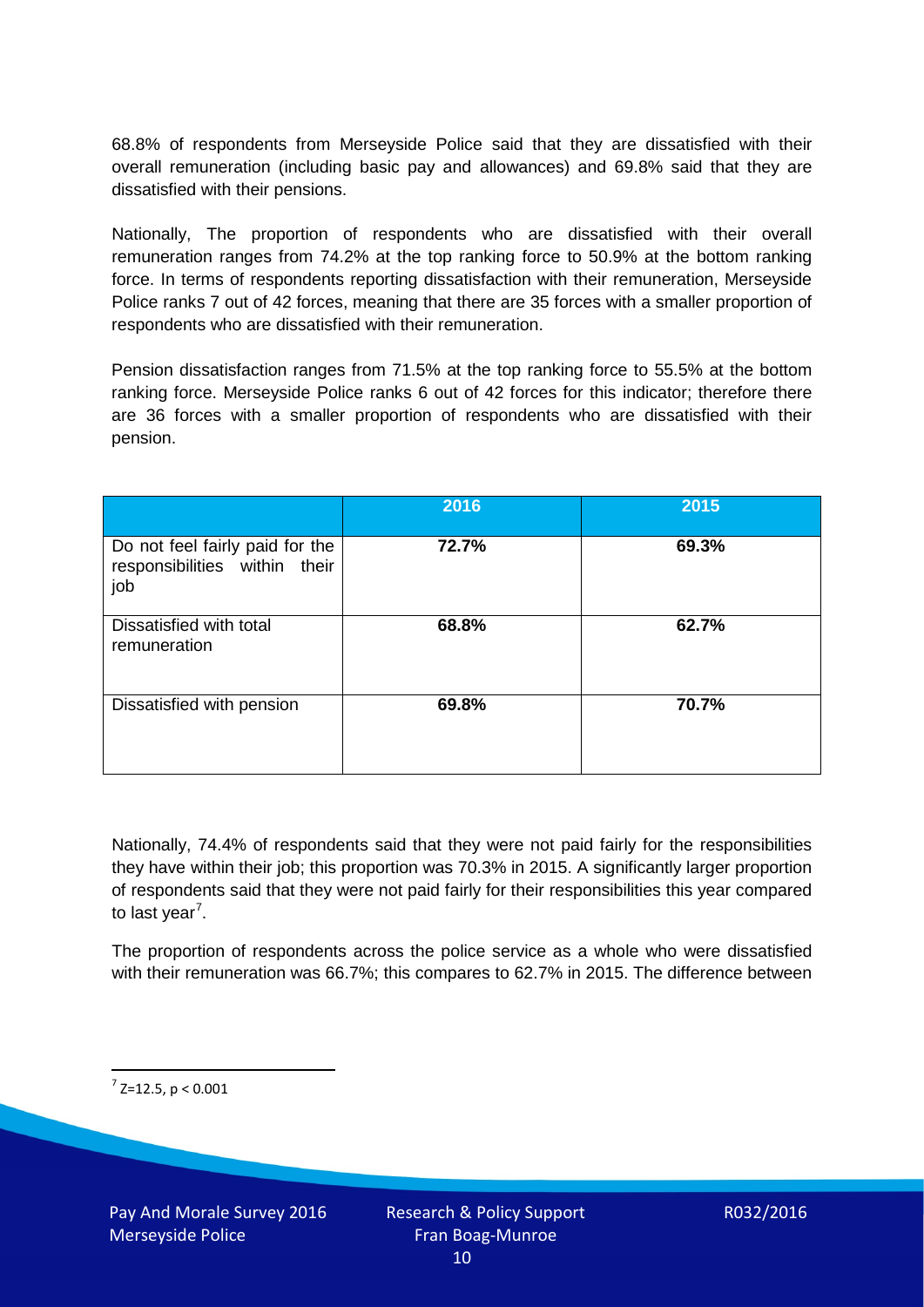the proportion of respondents who were dissatisfied with their overall remuneration in 2016 and 2015 was statistically significant<sup>[8](#page-10-0)</sup>.

Across England and Wales, the proportion of respondents who were dissatisfied with their pension in 2016 was 66.6%; this proportion was 68.9% in 2015. A significantly smaller proportion of respondents were dissatisfied with their pension this year compared to last year<sup>[9](#page-10-1)</sup>.

#### *Proportion of respondents who do not feel fairly paid for the responsibilities within their job compared to national average in 2016*



<span id="page-10-1"></span><span id="page-10-0"></span> ${}^{8}$  Z = 11.4, p < 0.001<br>  ${}^{9}$  Z = 6.7 p < 0.001

Pay And Morale Survey 2016 Merseyside Police

Research & Policy Support Fran Boag-Munroe 11

R032/2016